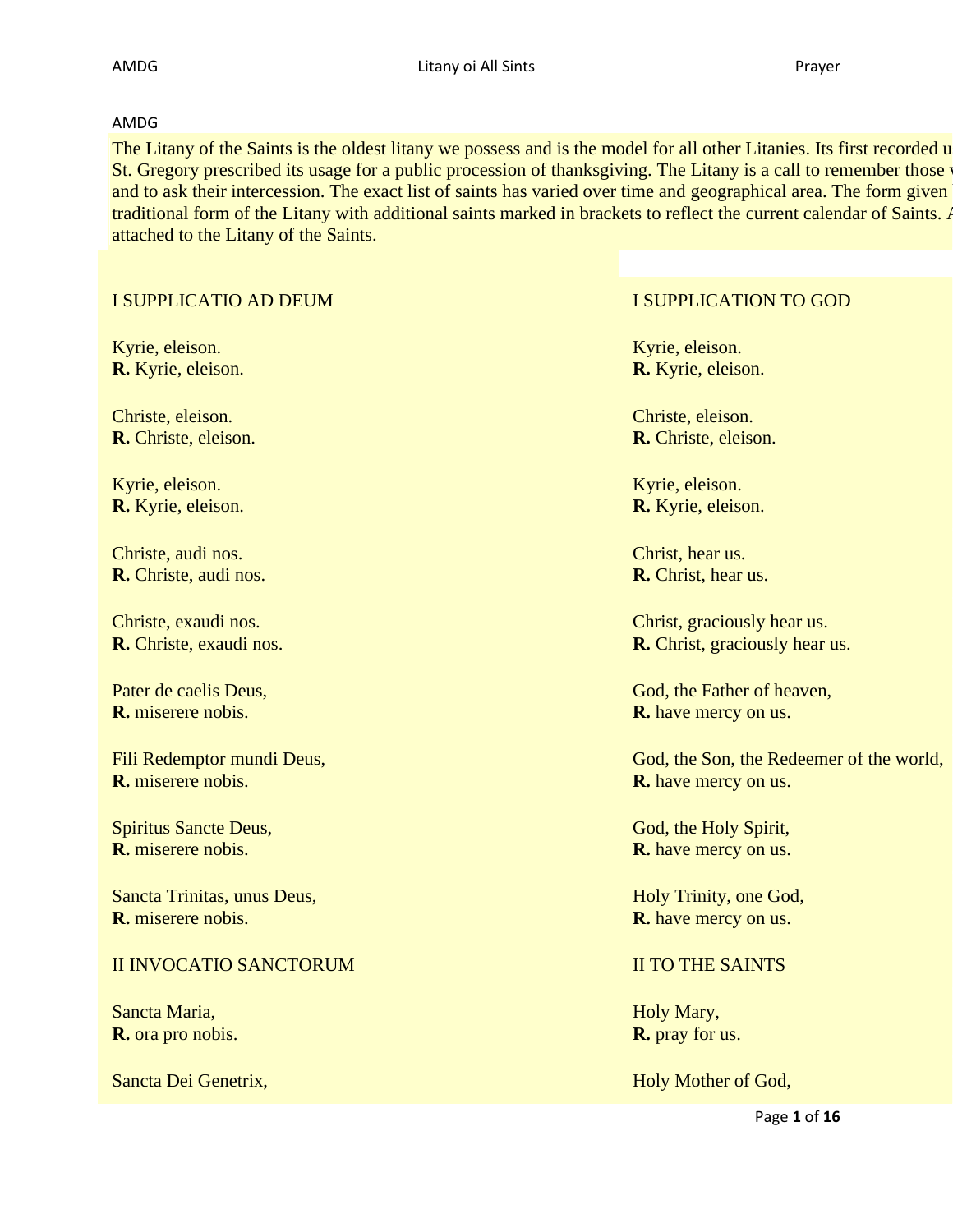**R.** ora pro nobis. **R.** pray for us.

Sancta Virgo virginum, **R.** ora pro nobis.

Sancte Michael, **R.** ora pro nobis.

Sancte Gabriel, **R.** ora pro nobis.

Sancte Raphael, **R.** ora pro nobis.

Omnes sancti Angeli et Archangeli, **R.** orate pro nobis.

Omnes sancti beatorum Spirituum ordines, **R.** orate pro nobis.

## PATRIARCHAE ET PROPHETAE PATRIARCHS AND PROPHETS

[Sancte Abraham, **R.** ora pro nobis.]

[Sancte Moyses, **R.** ora pro nobis.]

[Sancte Elia, **R.** ora pro nobis.]

Sancte Ioannes Baptista, **R.** ora pro nobis.

Sancte Ioseph, **R.** ora pro nobis.

Omnes sancti Patriarchae et Prophetae, **R.** orate pro nobis.

Holy Virgin of virgins, **R.** pray for us.

Saint Michael, **R.** pray for us.

Saint Gabriel, **R.** pray for us.

Saint Raphael, **R.** pray for us.

All ye holy Angels and Archangels, **R.** pray for us.

All ye holy orders of blessed Spirits, **R.** pray for us.

[Holy Abraham, **R.** pray for us.]

[Holy Moses, **R.** pray for us.]

[Holy Elijah, **R.** pray for us.]

Saint John the Baptist, **R.** pray for us.

Saint Joseph, **R.** pray for us.

All you holy Patriarchs and Prophets, **R.** pray for us.

## APOSTOLI ET DISCIPULI APOSTLES AND DISCIPLES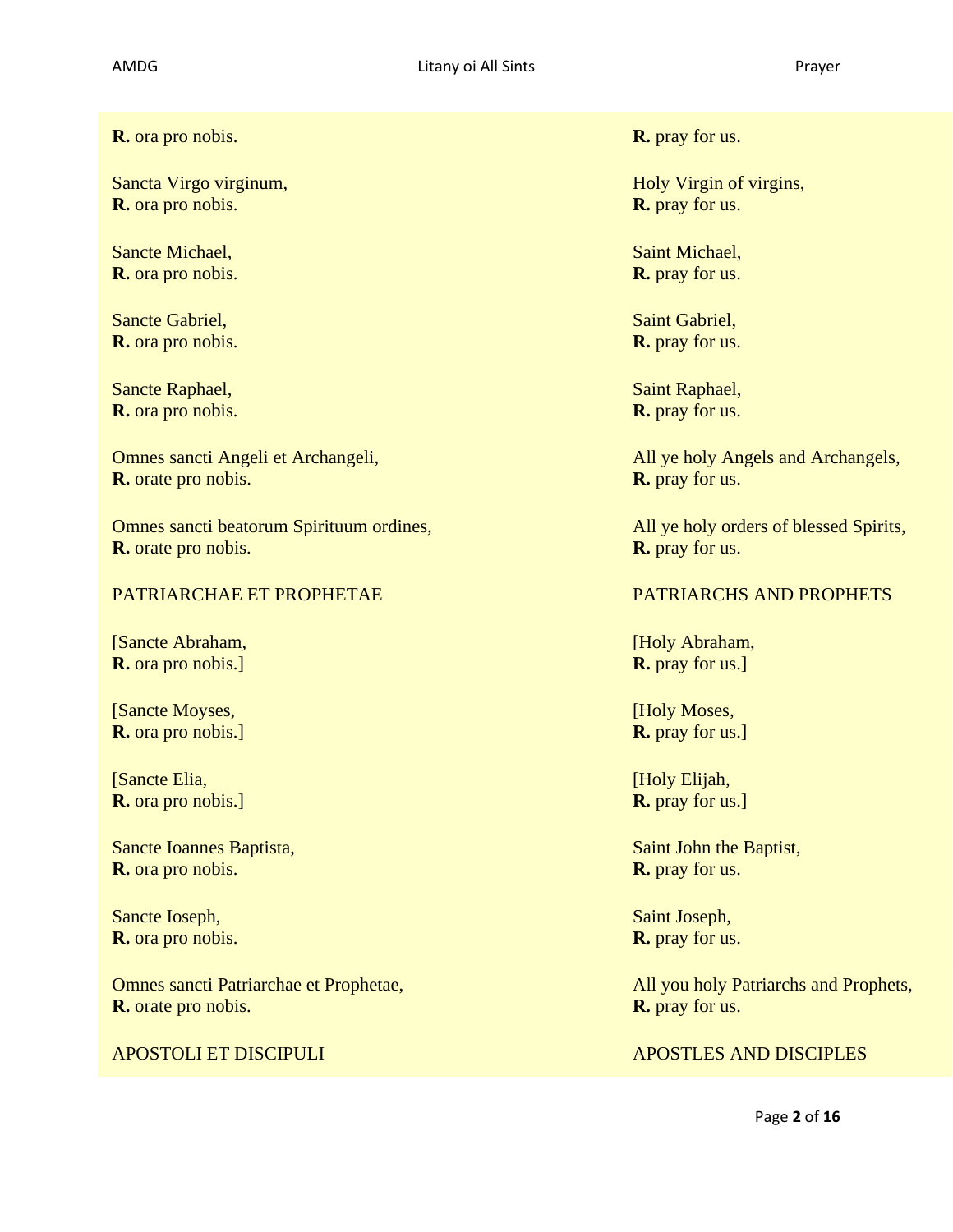Sancte Petre, **R.** ora pro nobis.

Sancte Paule, **R.** ora pro nobis.

Sancte Andrea, **R.** ora pro nobis.

Sancte Iacobe (maior), **R.** ora pro nobis.

Sancte Ioannes, **R.** ora pro nobis.

Sancte Thoma, **R.** ora pro nobis.

Sancte Iacobe (minor), **R.** ora pro nobis.

Sancte Philippe, **R.** ora pro nobis.

Sancte Bartolomaee, **R.** ora pro nobis.

Sancte Matthaee, **R.** ora pro nobis.

Sancte Simon, **R.** ora pro nobis.

Sancte Thaddaee, **R.** ora pro nobis.

Sancte Matthia, **R.** ora pro nobis.

Sancte Barnaba, **R.** ora pro nobis. Saint Peter, **R.** pray for us.

Saint Paul, **R.** pray for us.

Saint Andrew, **R.** pray for us.

Saint James, (the greater) **R.** pray for us.

Saint John, **R.** pray for us.

Saint Thomas, **R.** pray for us.

Saint James, (the lesser) **R.** pray for us.

Saint Phillip, **R.** pray for us.

Saint Bartholomew, **R.** pray for us.

Saint Matthew, **R.** pray for us.

Saint Simon, **R.** pray for us.

Saint Thaddeus, **R.** pray for us.

Saint Matthias, **R.** pray for us.

Saint Barnabas, **R.** pray for us.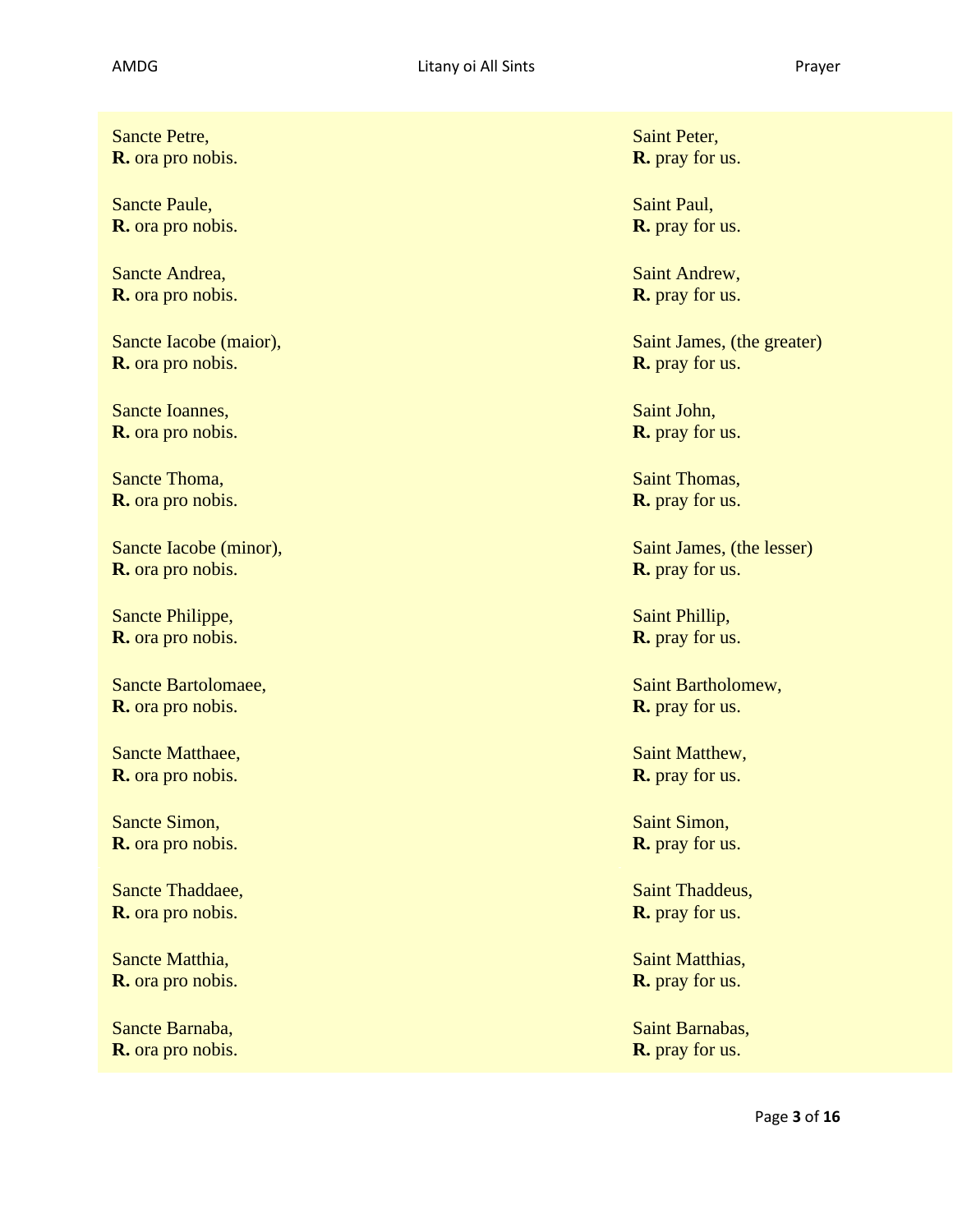Sancte Luca, **R.** ora pro nobis.

Sancte Marce, **R.** ora pro nobis.

Omnes sancti Apostoli et Evangelistae, **R.** orate pro nobis.

Omnes sancti discipuli Domini, **R.** orate pro nobis.

## MARTYRES **MARTYRES MARTYRS**

Omnes sancti Innocentes, **R.** orate pro nobis.

Sancte Stephane, **R.** ora pro nobis.

[Sancte Ignati (Antiochene), **R.** ora pro nobis.]

[Sancte Polycarpe, **R.** ora pro nobis.]

[Sancte Iustine, **R.** ora pro nobis.]

Sancte Laurenti, **R.** ora pro nobis.

Sancte Vincenti, **R.** ora pro nobis.

Sancti Fabiane et Sebastiane, **R.** orate pro nobis.

Sancti Ioannes et Paule, **R.** orate pro nobis.

Saint Luke, **R.** pray for us.

Saint Mark, **R.** pray for us.

All ye holy Apostles and Evangelists **R.** pray for us.

All ye holy Disciples of the Lord, **R.** pray for us.

All ye holy Innocents, **R.** pray for us.

Saint Stephen, **R.** pray for us.

[Saint Ignatius (of Antioch), **R.** pray for us.]

[Saint Polycarp, **R.** pray for us.]

[Saint Justin, **R.** pray for us.]

Saint Lawrence, **R.** pray for us.

Saint Vincent, **R.** pray for us.

Saints Fabian and Sebastian, **R.** pray for us.

Saints John and Paul, **R.** pray for us.

Sancti Cosma et Damiane, Saints Cosmas and Damian,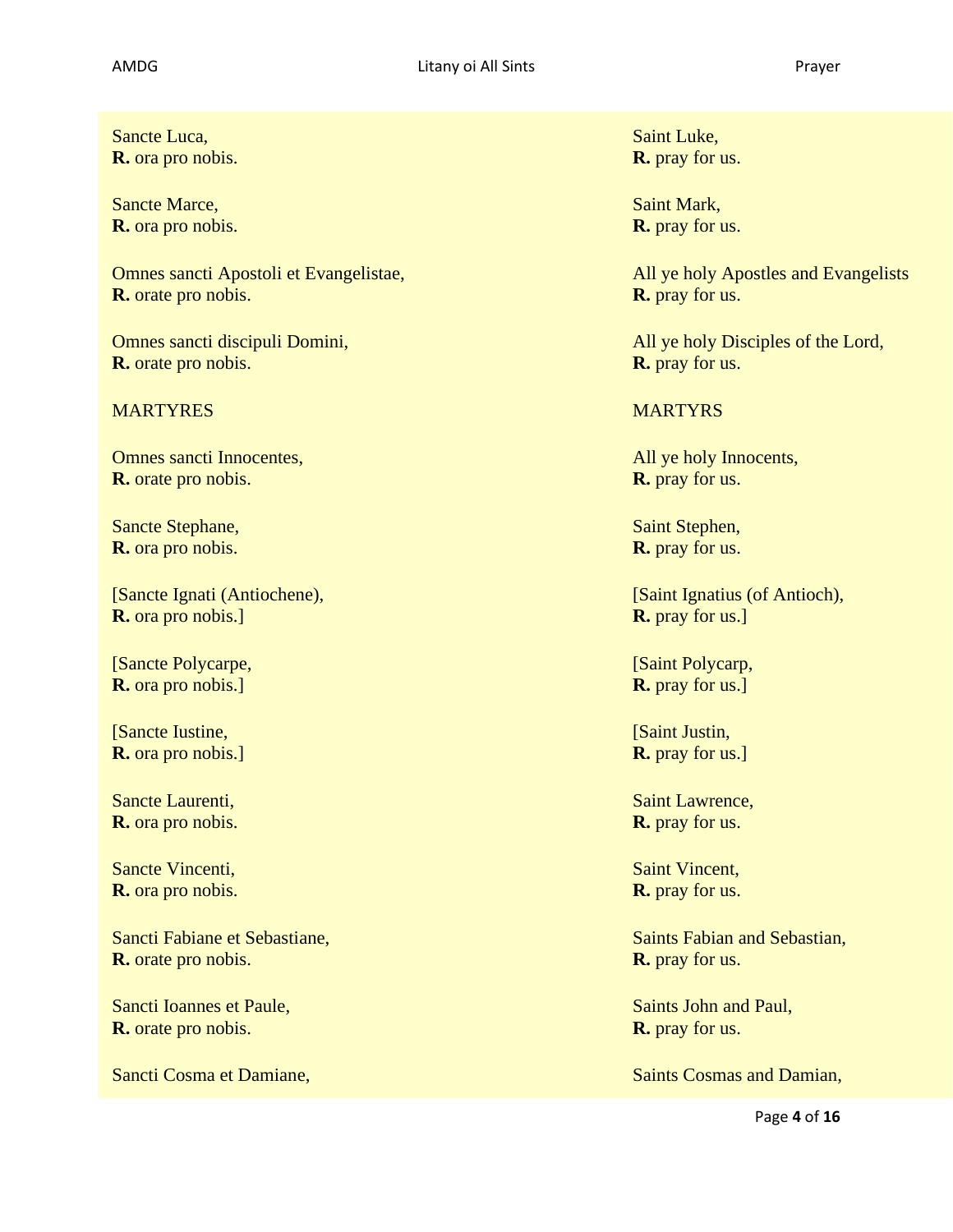**R.** orate pro nobis. **R.** pray for us.

Sancti Gervasi et Protasi, **R.** orate pro nobis.

[Sancte Cypriane, **R.** ora pro nobis.]

[Sancte Bonifati, **R.** ora pro nobis.]

[Sancte Stanislae, **R.** ora pro nobis.]

[Sancte Thoma (Becket), **R.** ora pro nobis.]

[Sancti Ioannes (Fisher) et Thoma (More), **R.** orate pro nobis.]

[Sancte Paule (Miki), **R.** ora pro nobis.]

[Sancti Ioannes (de Brebeuf) et Isaac (Jogues), **R.** orate pro nobis.]

[Sancte Petre (Chanel), **R.** ora pro nobis.]

[Sancte Carole (Lwanga), **R.** ora pro nobis.]

[Sanctae Perpetua et Felicitas, **R.** orate pro nobis.]

[Sancta Maria (Goretti), **R.** ora pro nobis.]

Omnes sancti martyres, **R.** orate pro nobis.

**EPISCOPI ET DOCTORES** BISHOPS AND DOCTORS

Saints Gervase and Protase, **R.** pray for us.

[Saint Cyprian, **R.** pray for us.]

[Saint Boniface, **R.** pray for us.]

[Saint Stanislaus, **R.** pray for us.]

[Saint Thomas (Becket), **R.** pray for us.]

[Saints John (Fisher) and Thomas (More), **R.** pray for us.]

[Saint Paul (Miki), **R.** pray for us.]

[Saint John (Brebeuf) and Isaac (Jogues), **R.** pray for us.]

[Saint Peter (Chanel), **R.** pray for us.]

[Saint Charles (Lwanga), **R.** pray for us.]

[Saints Perpetua and Felicity, **R.** pray for us.]

[Saint Maria (Goretti), **R.** pray for us.]

All ye holy Martyrs, **R.** pray for us.

Page **5** of **16**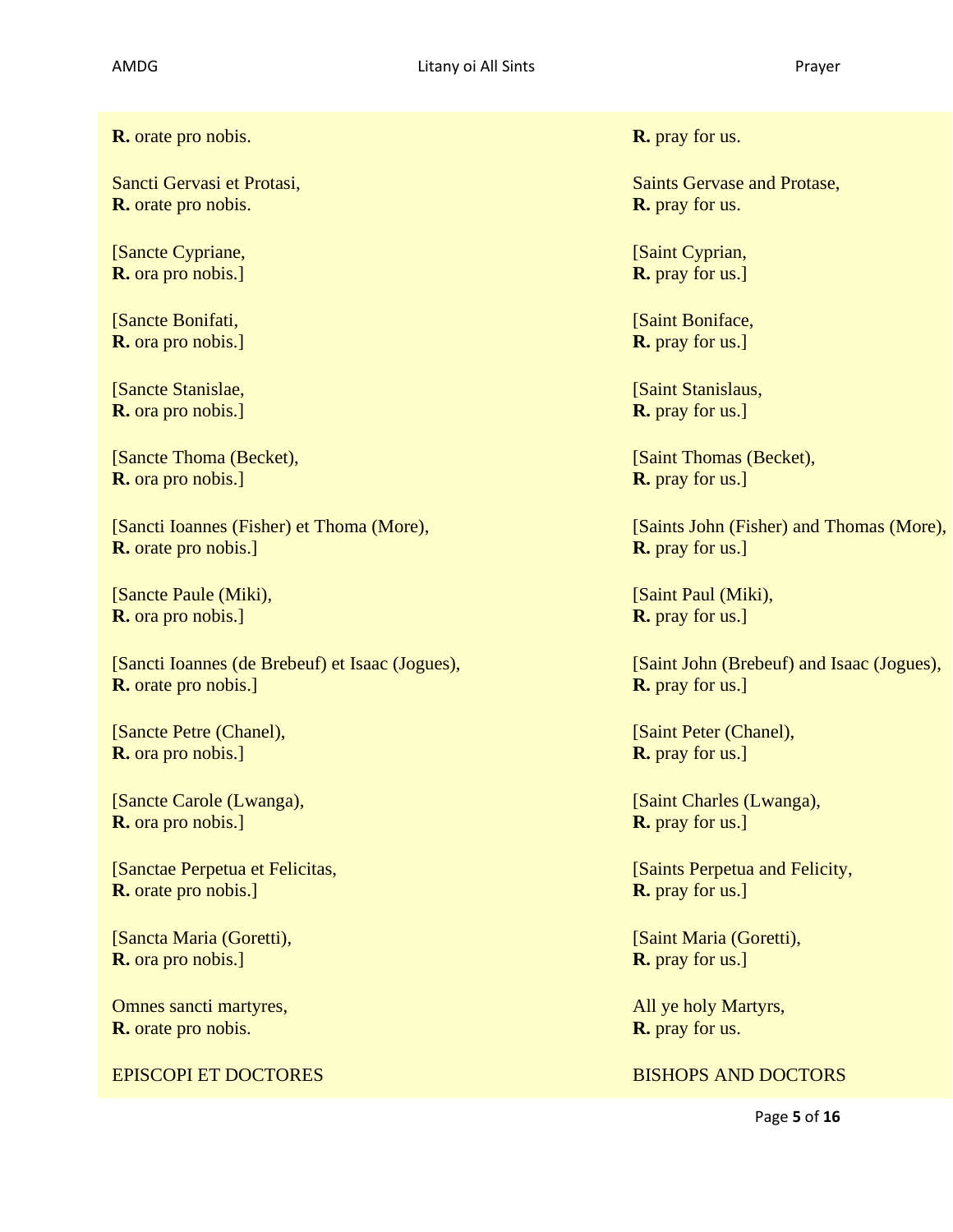Sancte Sylvester, **R.** ora pro nobis.

[Sancte Leo, **R.** ora pro nobis.]

Sancte Gregori, **R.** ora pro nobis.

Sancte Ambrosi, **R.** ora pro nobis.

Sancte Augustine, **R.** ora pro nobis.

Sancte Hieronyme, **R.** ora pro nobis.

[Sancte Athanasi, **R.** ora pro nobis.]

[Sancti Basili et Gregori (Nazianzene), **R.** orate pro nobis.]

[Sancte Ioannes Chrysostome, **R.** ora pro nobis.]

Sancte Martine, **R.** ora pro nobis.

Sancte Nicolae, **R.** ora pro nobis.

[Sancte Patrici, **R.** ora pro nobis.]

[Sancti Cyrille et Methodi, **R.** orate pro nobis.]

[Sancte Carole (Borromeo), **R.** ora pro nobis.]

Saint Sylvester, **R.** pray for us.

[Saint Leo (the great), **R.** pray for us.]

Saint Gregory, **R.** pray for us.

Saint Ambrose, **R.** pray for us.

Saint Augustine, **R.** pray for us.

Saint Jerome, **R.** pray for us.

[Saint Athanasius, **R.** pray for us.]

[Saints Basil and Gregory (of Nazianus), **R.** pray for us.]

[Saint John Chrysostom, **R.** pray for us.]

Saint Martin, **R.** pray for us.

Saint Nicholas, **R.** pray for us.

[Saint Patrick, **R.** pray for us.]

[Saints Cyril and Methodius, **R.** pray for us.]

[Saint Charles (Borromeo), **R.** pray for us.]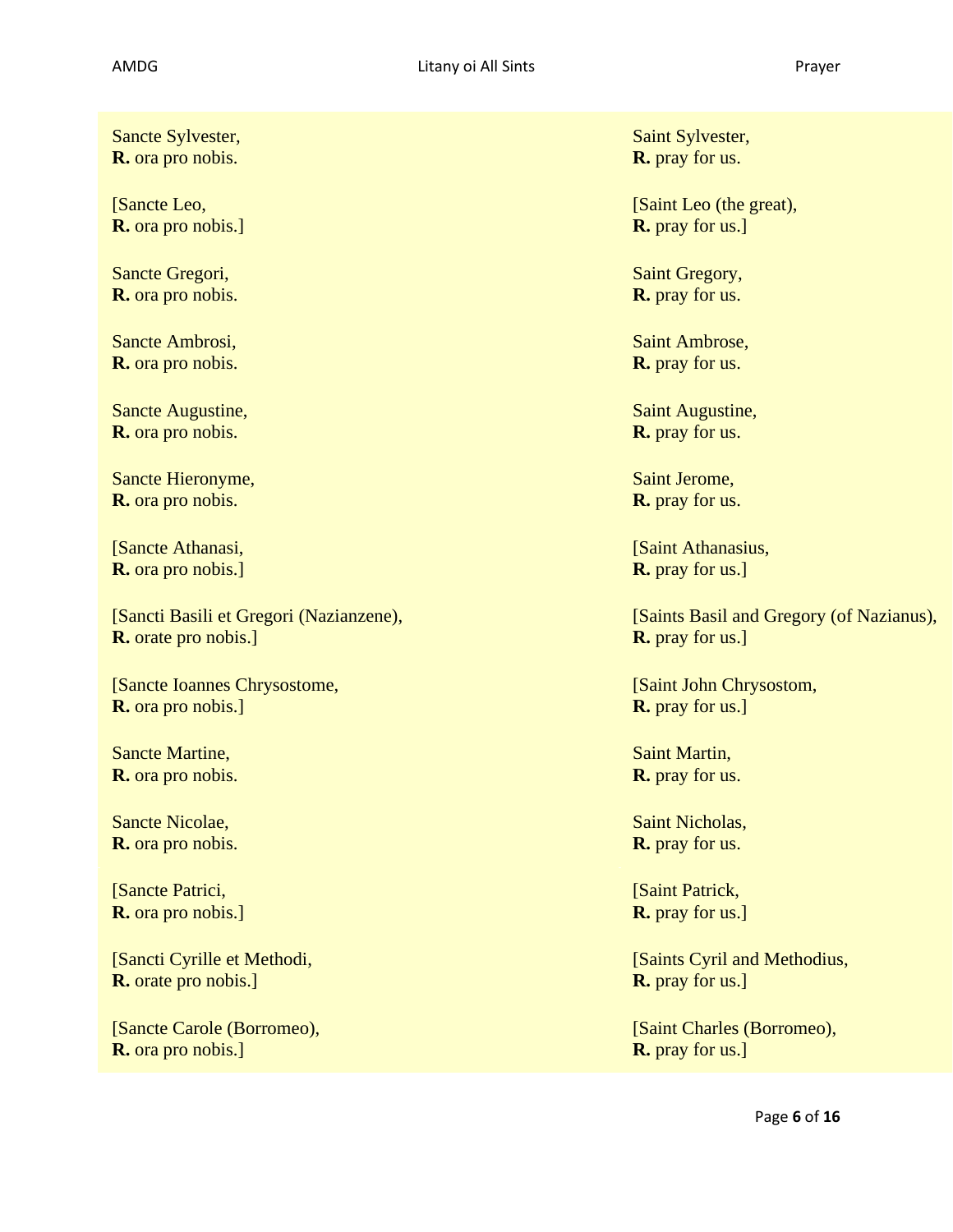[Sancte Francisce (de Sales), **R.** ora pro nobis.]

[Sancte Pie (Decime), **R.** ora pro nobis.]

Omnes sancti Pontifices et Confessores, **R.** orate pro nobis.

Omnes sancti Doctores, **R.** orate pro nobis.

# PRESBYTERI ET RELIGIOSI PRIESTS AND RELIGIOUS

Sancte Antoni, **R.** ora pro nobis.

Sancte Benedicte, **R.** ora pro nobis.

Sancte Bernarde, **R.** ora pro nobis.

Sancte Dominice, **R.** ora pro nobis.

Sancte Francisce, **R.** ora pro nobis.

[Sancte Thoma (de Aquino), **R.** ora pro nobis.]

[Sancte Ignati (de Loyola), **R.** ora pro nobis.]

[Sancte Francisce (Xavier), **R.** ora pro nobis.]

[Sancte Vincenti (de Paul), **R.** ora pro nobis.]

[Sancte Ioannes Maria (Vianney), [Saint John Mary (Vianney),

[Saint Francis (de Sales), **R.** pray for us.]

[Saint Pius (the Tenth), **R.** pray for us.]

All ye holy Popes and Cofessors **R.** pray for us.

All ye Holy Doctors, **R.** pray for us.

Saint Anthony, **R.** pray for us.

Saint Benedict, **R.** pray for us.

Saint Bernard, **R.** pray for us.

Saint Dominic, **R.** pray for us.

Saint Francis , **R.** pray for us.

[Saint Thomas (Aquinas), **R.** pray for us.]

[Saint Ignatius (Loyola), **R.** pray for us.]

[Saint Francis (Xavier), **R.** pray for us.]

[Saint Vincent (de Paul), **R.** pray for us.]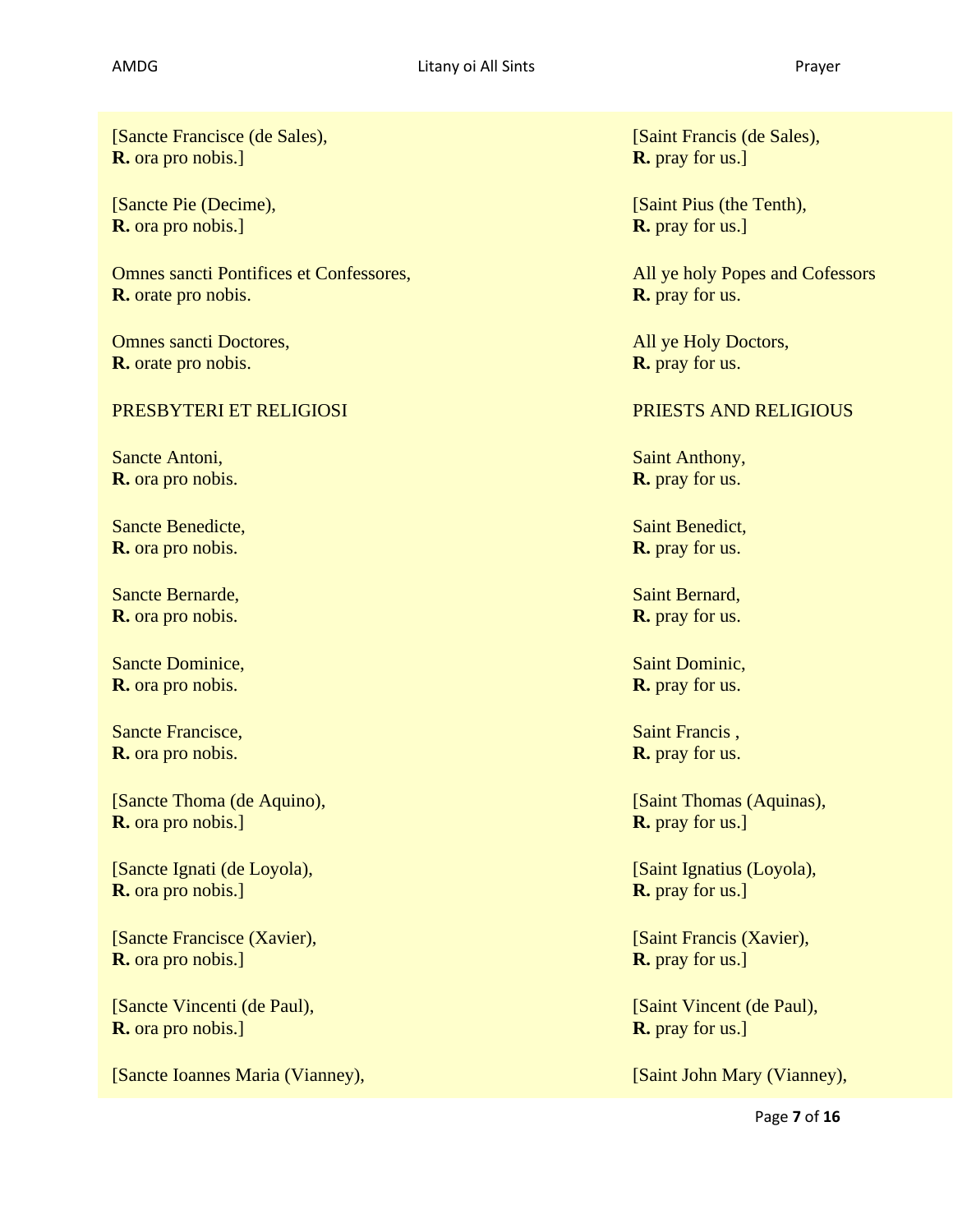**R.** ora pro nobis.] **R.** pray for us.]

[Sancte Ioannes (Bosco), **R.** ora pro nobis.]

Omnes sancti Sacerdotes et Levitae, **R.** orate pro nobis.

Omnes sancti Monachi et Eremitae, **R.** orate pro nobis.

Sancta Anna, **R.** ora pro nobis.

Sancta Maria Magdalena, **R.** ora pro nobis.

Sancta Agatha, **R.** ora pro nobis.

Sancta Lucia, **R.** ora pro nobis.

Sancta Agnes, **R.** ora pro nobis.

Sancta Caecilia, **R.** ora pro nobis.

Sancta Catharina, **R.** ora pro nobis.

Sancta Anastasia, **R.** ora pro nobis.

[Sancta Catharina (Senensis), **R.** ora pro nobis.]

[Sancta Teresia (de Avila), **R.** ora pro nobis.]

[Saint John (Bosco), **R.** pray for us.]

All ye holy Priests and Levites **R.** pray for us.

All ye holy Monks and Hermits **R.** pray for us.

### SANCTAE DEI THE GROUP OF GOD THE HOLY WOMEN OF GOD

Saint Ann, **R.** pray for us.

Saint Mary Magdalen, **R.** pray for us.

Saint Agatha, **R.** pray for us.

Saint Lucy, **R.** pray for us.

Saint Agnes, **R.** pray for us.

Saint Cecilia, **R.** pray for us.

Saint Catherine, **R.** pray for us.

Saint Anastasia, **R.** pray for us.

[Saint Catherine (of Siena), **R.** pray for us.]

[Saint Theresa (of Avila), **R.** pray for us.]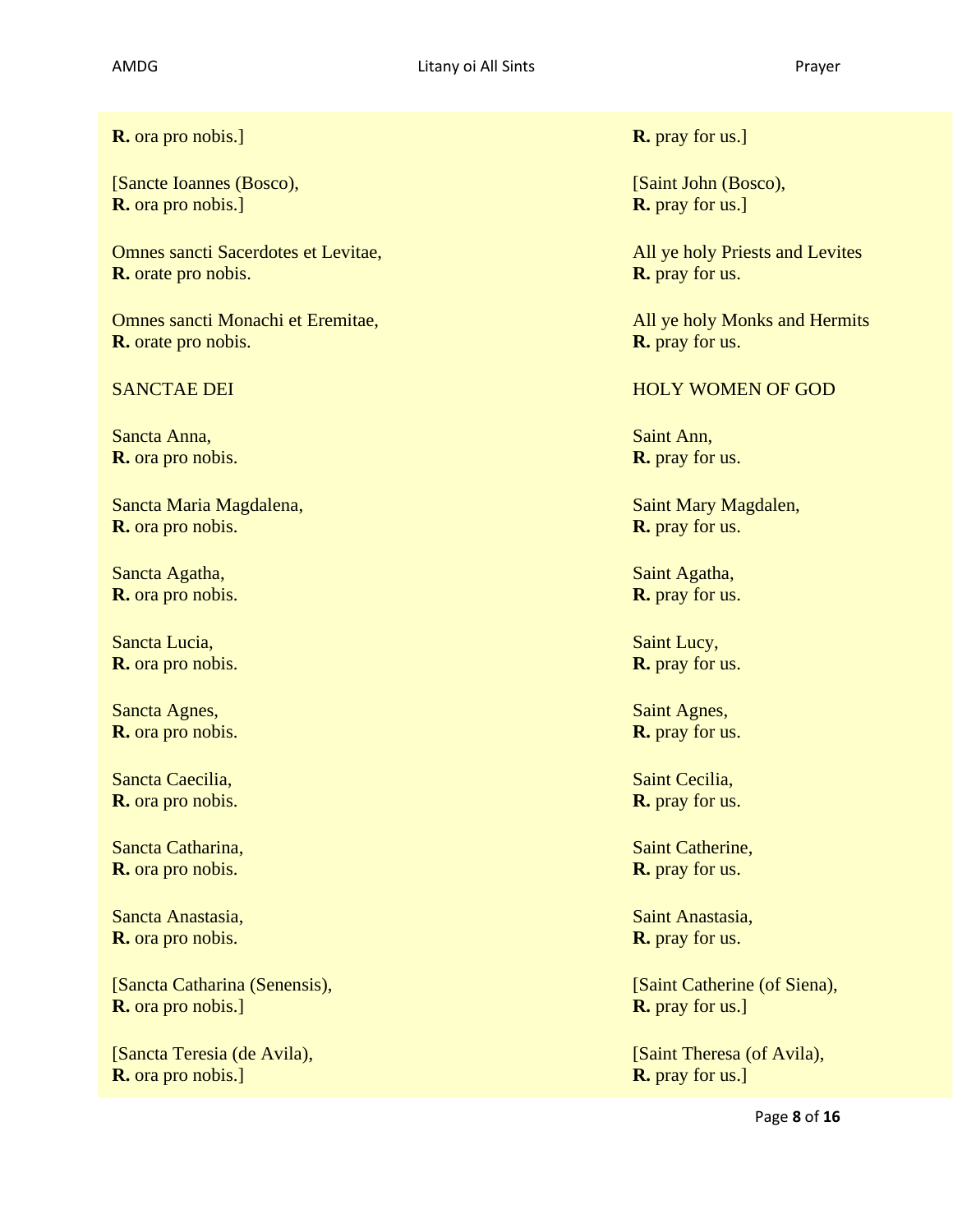[Sancta Rosa (de Lima), **R.** ora pro nobis.]

Omnes sanctae Virgines et Viduae **R.** orate pro nobis.

[Sancte Lodovice, **R.** ora pro nobis.]

[Sancta Monica, **R.** ora pro nobis.]

[Sancta Elisabeth (Hungariae), **R.** ora pro nobis.]

Omnes Sancti et Sanctae Dei, **R.** intercedite pro nobis.

# III INVOCATIO AD CHRISTUM III INVOCATION TO CHRIST

Propitius esto, **R.** parce nobis, Domine.

Propitius esto, **R.** exaudi nos, Domine.

Ab omni malo, **R.** libera nos, Domine.

Ab omni peccato, **R.** libera nos, Domine.

Ab ira tua, **R.** libera nos, Domine.

A subitanea et improvisa morte, **R.** libera nos, Domine.

Ab insidiis diaboli, **R.** libera nos, Domine. [Saint Rose (of Lima), **R.** pray for us.]

All ye holy Virgins and Widows, **R.** pray for us.

LAICI **LAICI CHARLAICHEAN CHR** 

[Saint Louis, **R.** pray for us.]

[Saint Monica, **R.** pray for us.]

[Saint Elizabeth (of Hungary), **R.** pray for us.]

All ye holy men and women, Saints of God **R.** intercede for us.

Be merciful **R.** spare us, O Lord.

Be merciful **R.** graciously hear us, O Lord.

From all evil, **R.** deliver us, O Lord.

From all sin, **R.** deliver us, O Lord.

From Thy wrath, **R.** deliver us, O Lord.

From sudden and unprovided death, **R.** deliver us, O Lord.

From the snares of the devil, **R.** deliver us, O Lord.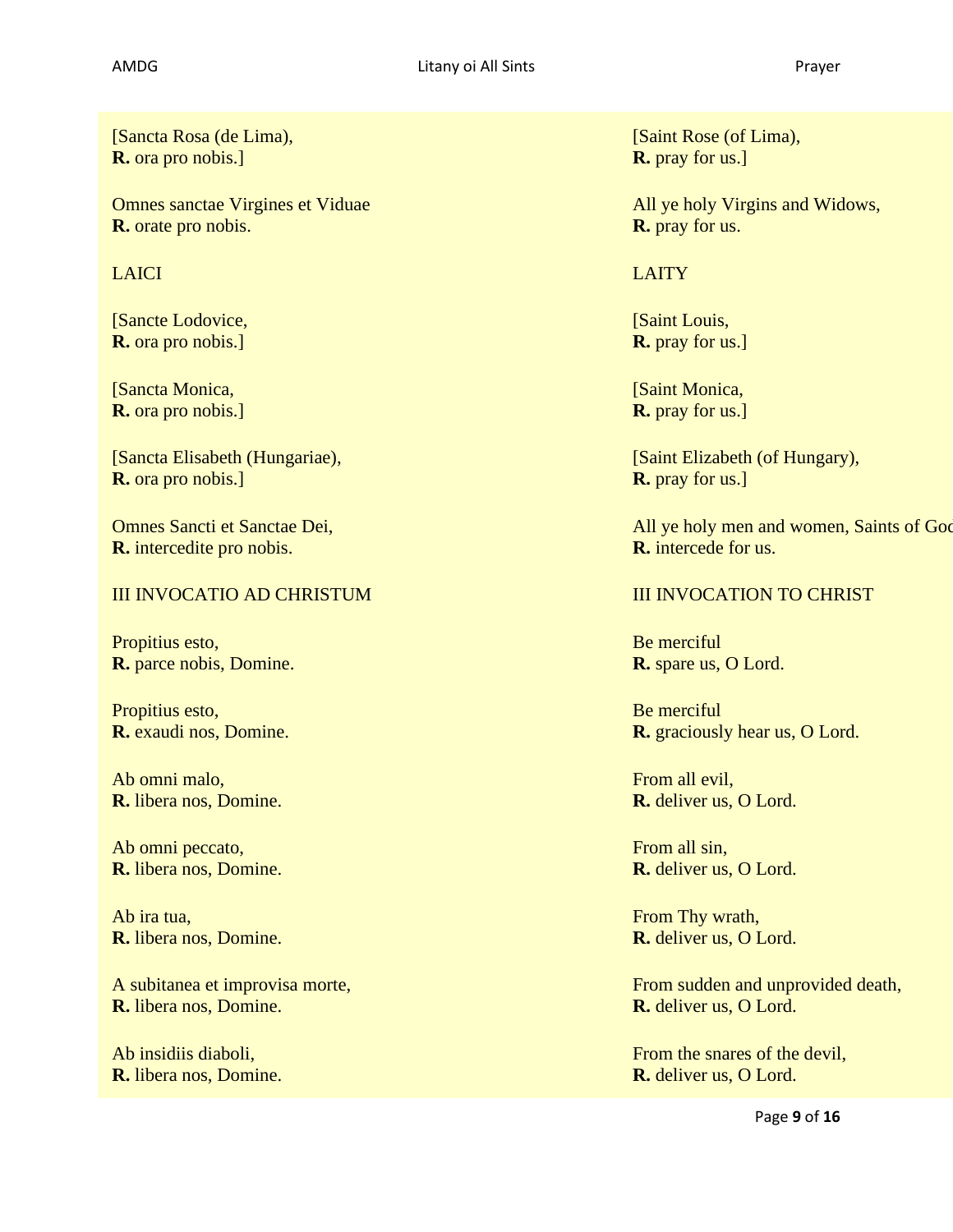Ab ira et odio et omni mala voluntate, **R.** libera nos, Domine.

A spiritu fornicationis, **R.** libera nos, Domine.

A fulgure et tempestate, **R.** libera nos, Domine.

A flagello terraemotus, **R.** libera nos, Domine.

A peste, fame et bello, **R.** libera nos, Domine.

A morte perpetua, **R.** libera nos, Domine.

Per mysterium sanctae Incarnationis tuae, **R.** libera nos, Domine.

Per adventum tuum, **R.** libera nos, Domine.

Per nativitatem tuam, **R.** libera nos, Domine.

Per baptismum et sanctum ieiunium tuum, **R.** libera nos, Domine.

Per crucem et passionem tuam, **R.** libera nos, Domine.

Per mortem et sepulturam tuam, **R.** libera nos, Domine.

Per sanctam resurrectionem tuam, **R.** libera nos, Domine.

Per admirabilem ascensionem tuam, **R.** libera nos, Domine.

From anger, hatred, and all ill-will, **R.** deliver us, O Lord.

From the spirit of fornication, **R.** deliver us, O Lord.

From lightning and tempest, **R.** deliver us, O Lord.

From the scourge of earthquake, **R.** deliver us, O Lord.

From plague, famine and war, **R.** deliver us, O Lord.

From everlasting death, **R.** deliver us, O Lord.

Through the mystery of Thy holy Incarnation **R.** deliver us, O Lord.

Through Thy coming, **R.** deliver us, O Lord.

Through Thy nativity, **R.** deliver us, O Lord.

Through Thy Baptism and holy fasting, **R.** deliver us, O Lord.

Through Thy Cross and Passion, **R.** deliver us, O Lord.

Through Thy Death and Burial, **R.** deliver us, O Lord.

Through Thy Holy Resurrection, **R.** deliver us, O Lord.

Through Thy wondrous Ascension, **R.** deliver us, O Lord.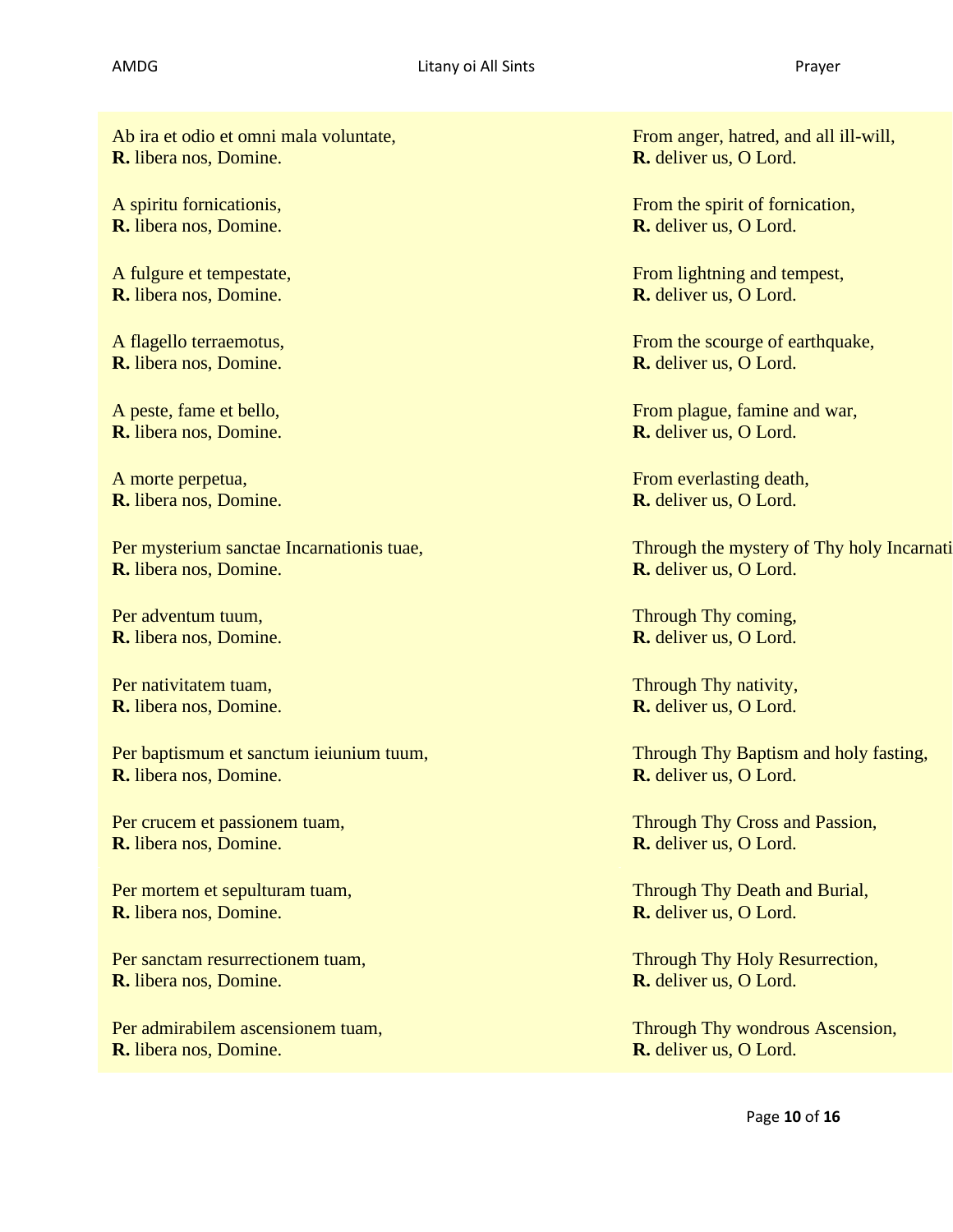Per adventum Spiritus Sancti Paracliti, **R.** libera nos, Domine.

In die iudicii, **R.** libera nos, Domine.

# IV SUPPLICATIO PRO VARIIS NECESSITATIBUS IV SUPPLICATION FOR VARIOUS NEI

Peccatores, **R.** te rogamus, audi nos.

Ut nobis parcas, **R.** te rogamus, audi nos.

Ut nobis indulgeas, **R.** te rogamus, audi nos.

Ut ad veram paenitentiam nos perducere digneris, **R.** te rogamus, audi nos.

Ut Ecclesiam tuam sanctam regere et conservare digneris, **R.** te rogamus, audi nos.

Ut domum Apostolicum et omnes ecclesiasticos ordines in sancta religione conservare digneris, **R.** te rogamus, audi nos.

Ut inimicos sanctae Ecclesiae humiliare digneris, **R.** te rogamus, audi nos.

Ut regibus et principibus christianis pacem et veram concordiam donare digneris, **R.** te rogamus, audi nos.

Ut cuncto populo christiano pacem et unitatem largiri digneris, **R.** te rogamus, audi nos.

Ut omnes errantes ad unitatem Ecclesiae revocare, et infideles universos ad Evangelii lumen perducere digneris, **R.** te rogamus, audi nos.

Through the coming of the Holy Spirit, the **R.** deliver us, O Lord.

In the day of judgment, **R.** deliver us, O Lord.

We sinners. **R.** we beseech Thee, hear us.

That Thou wouldst spare us, **R.** we beseech Thee, hear us.

That Thou wouldst pardon us, **R.** we beseech Thee, hear us.

That Thou wouldst bring us to true repentance. **R.** we beseech Thee, hear us.

That Thou wouldst govern and preserve Th **R.** we beseech Thee, hear us.

That Thou wouldst preserve the Bishop of all orders of the Church in holy religion, **R.** we beseech Thee, hear us.

That Thou wouldst humble the enemies of **R.** we beseech Thee, hear us.

That Thou wouldst grant peace and true concrete to Christian to Christian to Christian That Thou kings and princes, **R.** we beseech Thee, hear us.

That Thou wouldst grant peace and unity to **R.** we beseech Thee, hear us.

That Thou wouldst call back to the unity of have strayed from her fold, and to guide all light of the Gospel **R.** we beseech Thee, hear us.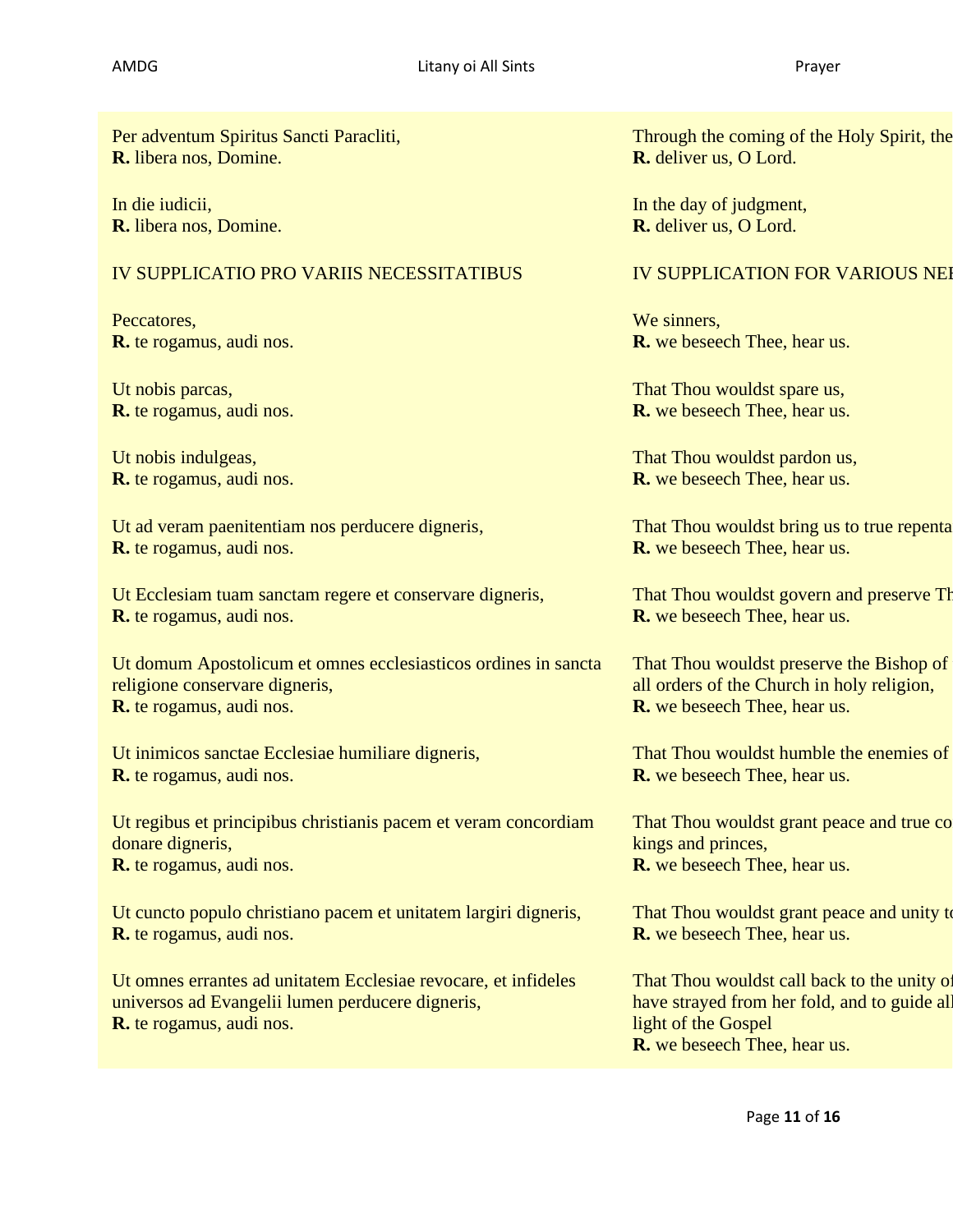Ut nosmetipsos in tuo sancto servitio confortare et conservare digneris,

**R.** te rogamus, audi nos.

Ut mentes nostras ad caelestia desideria erigas, **R.** te rogamus, audi nos.

Ut omnibus benefactoribus nostris sempiterna bona retribuas, **R.** te rogamus, audi nos.

Ut animas nostras, fratrum, propinquorum et benefactorum nostrorum ab aeterna damnatione eripias, **R.** te rogamus, audi nos.

Ut fructus terrae dare et conservare digneris, **R.** te rogamus, audi nos.

Ut omnibus fidelibus defunctis requiem aeternam donare digneris, **R.** te rogamus, audi nos.

Ut nos exaudire digneris, **R.** te rogamus, audi nos.

Fili Dei, **R.** te rogamus, audi nos.

Agnus Dei, qui tollis peccata mundi, **R.** parce nobis, Domine.

Agnus Dei, qui tollis peccata mundi, **R.** exaudi nos, Domine.

Agnus Dei, qui tollis peccata mundi, **R.** miserere nobis.

Christe, **R.** audi nos.

Christe, **R.** exaudi nos. That Thou wouldst confirm and preserve u **R.** we beseech Thee, hear us.

That Thou wouldst lift up our minds to hear-**R.** we beseech Thee, hear us.

That Thou wouldst render eternal blessing **R.** we beseech Thee, hear us.

That Thou wouldst deliver our souls and the relations and benefactors from eternal dam **R.** we beseech Thee, hear us.

That Thou wouldst grant and preserve the f **R.** we beseech Thee, hear us.

That Thou wouldst grant eternal rest to all **R.** we beseech Thee, hear us.

That Thou wouldst graciously hear us, **R.** we beseech Thee, hear us.

## V CONCLUSIO V CONCLUSION

Son of God, **R.** we beseech Thee, hear us.

Lamb of God, who takest away the sins of **R.** spare us, O Lord.

Lamb of God, who takest away the sins of **R.** graciously hear us, O Lord.

Lamb of God, who takest away the sins of **R.** have mercy on us.

Christ, **R.** hear us.

Christ, **R.** graciously hear us.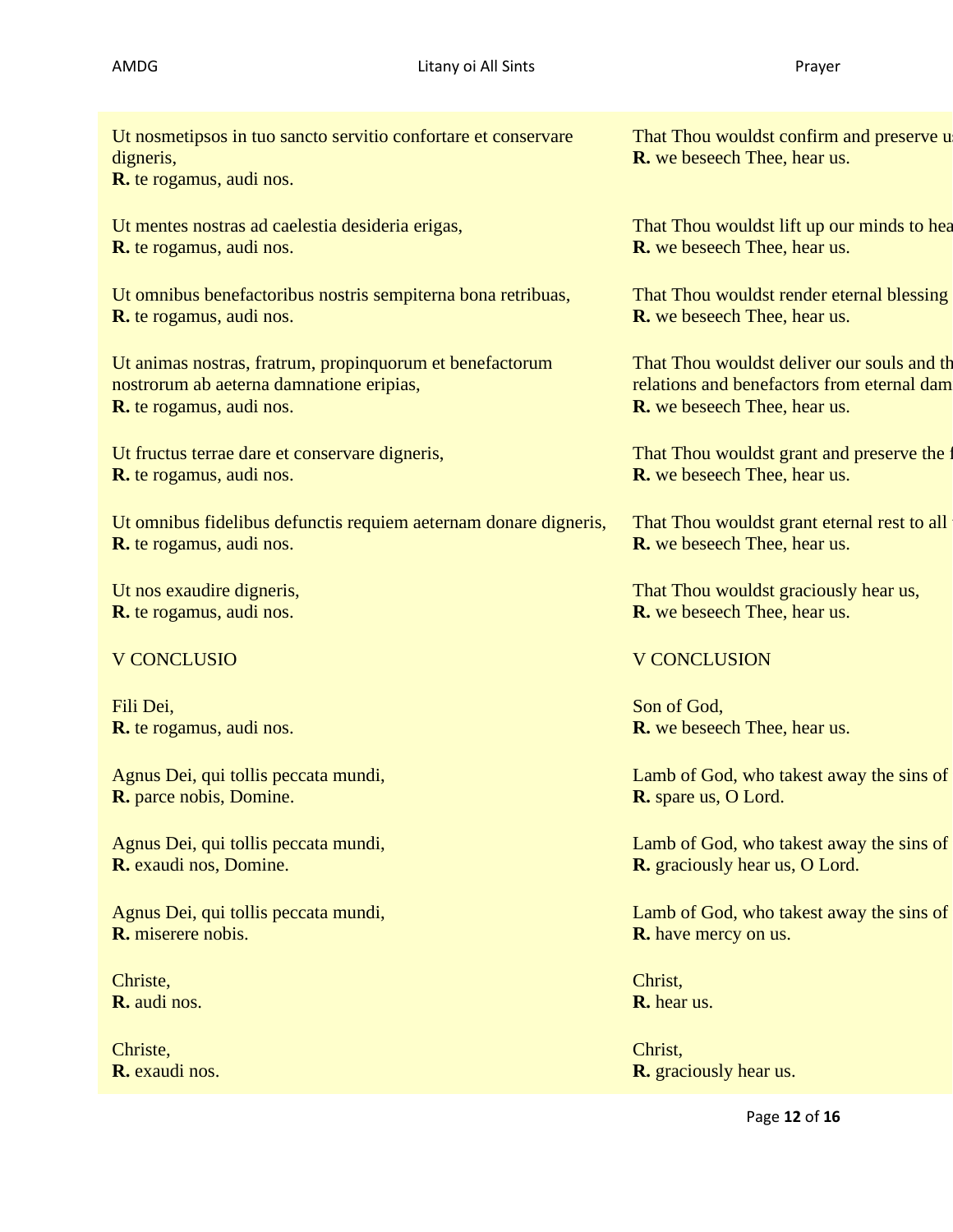| Kyrie, eleison.                                                         | Kyrie, eleison.                                   |
|-------------------------------------------------------------------------|---------------------------------------------------|
| R. Kyrie, eleison.                                                      | <b>R.</b> Kyrie, eleison.                         |
| Christe, eleison.                                                       | Christe, eleison.                                 |
| R. Christe, eleison.                                                    | R. Christe, eleison.                              |
| Kyrie, eleison.                                                         | Kyrie, eleison.                                   |
| R. Kyrie, eleison.                                                      | R. Kyrie, eleison.                                |
| Pater noster (silentio)                                                 | Our Father (in silence until)                     |
| Et ne nos inducas in tentationem.                                       | And lead us not into temptation,                  |
| R. Sed libera nos a malo.                                               | <b>R.</b> but deliver us from evil.               |
| <b>Psalmus LXIX</b>                                                     | Psalm 69 (70)                                     |
| V. Deus, in adiutorium meum intende:                                    | V. O God, come to my assistance;                  |
| <b>R.</b> Domine ad adiuvandum me festina.                              | <b>R.</b> O Lord, make haste to help me.          |
| V. Confundantur, et revereantur,                                        | V. Let them be confounded and ashamed;            |
| R. qui quaerunt animam meam.                                            | <b>R.</b> those who seek my life.                 |
| V. Avertantur retrorsum, et erubescant,                                 | V. Let them be rebuffed and disgraced,            |
| R. qui volunt mihi mala.                                                | <b>R.</b> those who wish me evil.                 |
| V. Avertantur statim erubescentes,                                      | V. Let them be turned away blushing for sh        |
| <b>R.</b> qui dicunt mihi: Euge, euge.                                  | <b>R.</b> those who say unto me: Aha! Aha!.       |
| V. Exultent et laetentur in te,                                         | V. But let all those who seek Thee:               |
| R. omnes qui quaerunt te:                                               | <b>R.</b> rejoice and be glad in Thee.            |
| V. Et dicant semper: Magnificetur Dominus:                              | V. And may they always say: "Great is the         |
| R. qui diligunt salutare tuum                                           | <b>R.</b> all those who delight in Thy salvation. |
| V. Ego vero egenus et pauper sum:                                       | V. But I am afflicted and poor,                   |
| R. Deus adiuva me.                                                      | R. O God, help me.                                |
| V. Adiutor meus et liberator meus es tu:                                | V. Thou art my helper and deliverer,              |
| <b>R.</b> Domine, ne moreris.                                           | R. O Lord, do not delay.                          |
| Gloria Patri, et Filio, et Spiritui Sancto. Sicut erat in principio, et | Glory be to the Father, and to the Son, and       |
| nunc, et semper, et in saecula saeculorum. Amen.                        | it was in the beginning, is now, and ever sh      |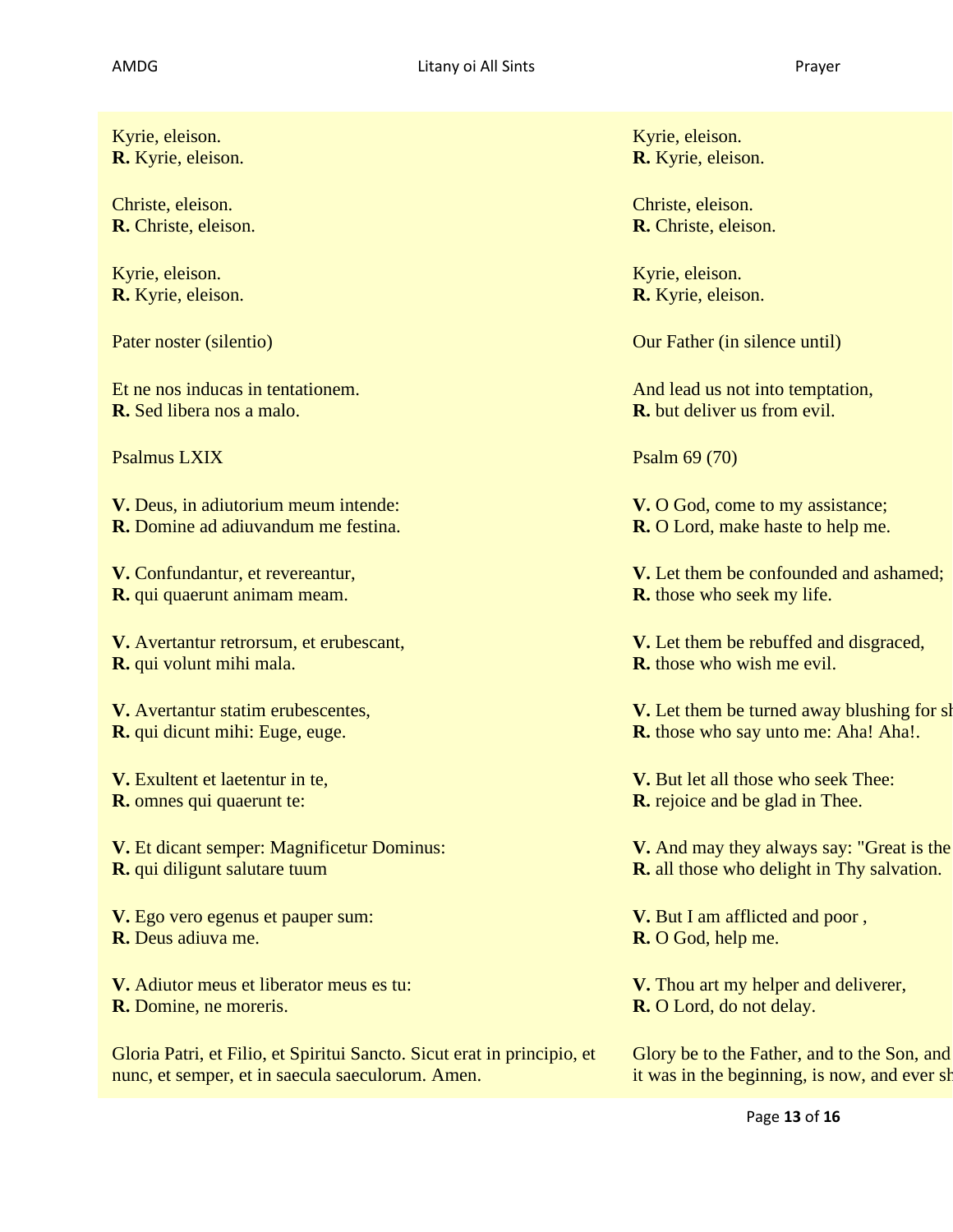**V.** Salvos fac servos tuos. **R.** Deus meus, sperantes in te.

**V.** Esto nobis, Domine, turris fortitudinis. **R.** A facie inimici.

**V.** Nihil proficiat inimicus in nobis. **R.** Et filius iniquitatis non apponat nocere nobis.

**V.** Domine, non secundum peccata nostra facias nobis. **R.** Neque secundum iniquitates nostras retribuas nobis.

**V.** Oremus pro Pontifice nostro N.

**R.** Dominus conservet eum, et vivificet eum, et beatum faciat eum in terra, et non tradat eum in animam inimicorum eius.

**V.** Oremus pro benefactoribus nostris. **R.** Retribuere dignare, Domine, omnibus nobis bona facientibus propter nomen tuum, vitam aeternam. Amen.

**V.** Oremus pro fidelibus defunctis. **R.** Requiem aeternam dona eis, Domine, et lux perpetua luceat eis.

**V.** Requiescant in pace. **R.** Amen.

**V.** Pro fratribus nostris absentibus. **R.** Salvos fac servos tuos, Deus meus, sperantes in te.

**V.** Mitte eis, Domine, auxilium de sancto. **R.** Et de Sion tuere eos.

**V.** Domine, exaudi orationem meam. **R.** Et clamor meus ad te veniat.

**V.** Dominus vobiscum. **R.** Et cum spiritu tuo.

end. Amen.

**V.** Save Thy servants. **R.** My God, who hope in Thee.

**V.** Be unto us, O Lord, a tower of strength. **R.** In the face of the enemy.

**V.** Let not the enemy prevail against us. **R.** Nor the son of iniquity have power to have

**V.** O Lord, deal not with us according to or **R.** Nor render unto us according to our sins.

**V.** Let us pray for our Sovereign Pontiff N. **R.** The Lord preserve him and give him lif blessed upon the earth, and deliver him not enemies.

**V.** Let us pray for our benefactors. **R.** Deign to grant, O Lord, for the sake of T to all those who do good to us.

**V.** Let us pray for the faithful departed. **R.** Eternal rest grant unto them, O Lord: and shine upon them.

**V.** May they rest in peace. **R.** Amen.

**V.** For our absent brethren. **R.** Save Thy servants who hope in Thee, O

**V.** Send them help, O Lord, from Thy holy **R.** And from Sion protect them.

**V.** O Lord, hear my prayer. **R.** And let my cry come unto Thee.

**V.** The Lord be with you. **R.** And with thy spirit.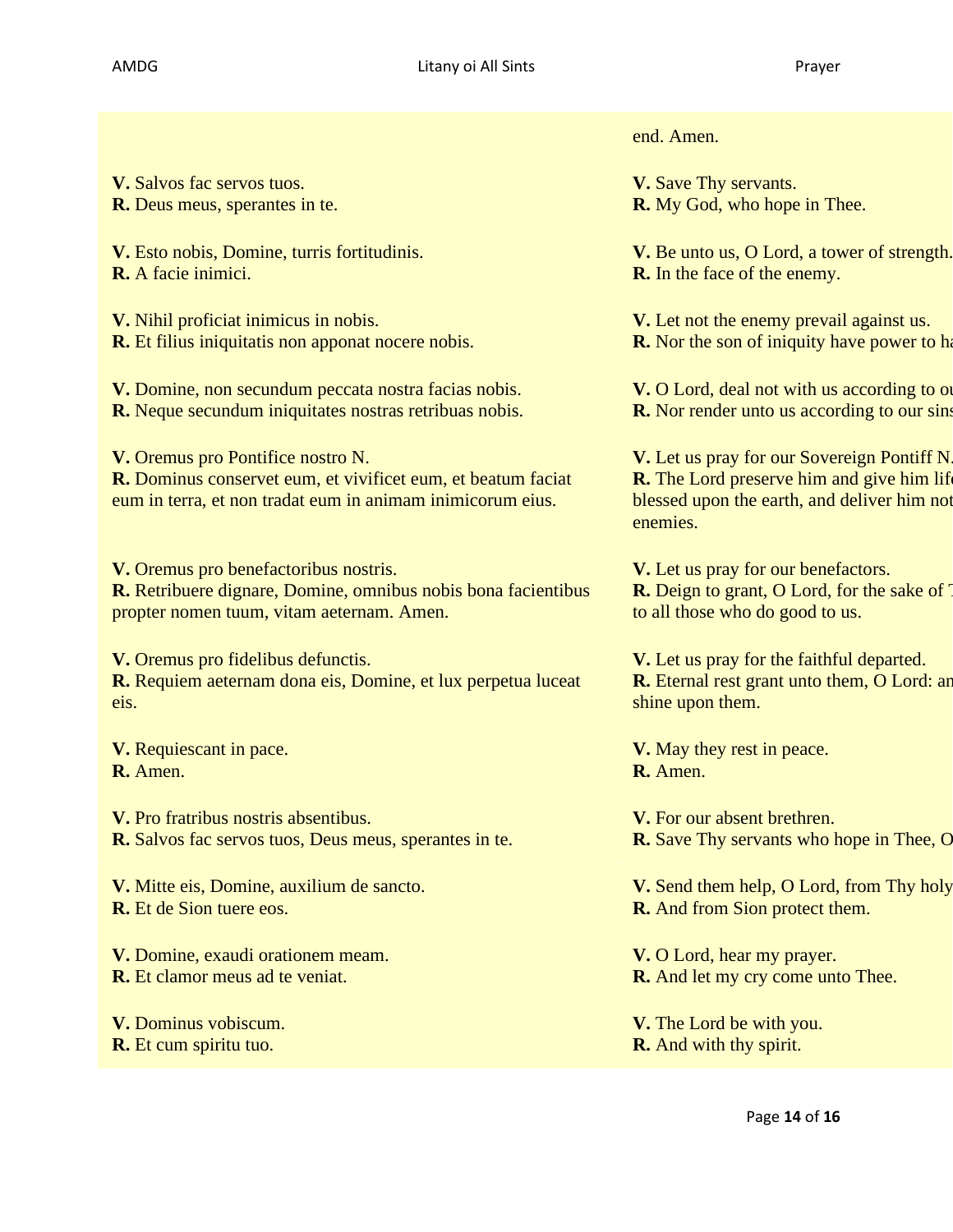Deus, cui proprium est misereri semper et parcere: suscipe deprecationem nostram; ut nos, et omnes famulos tuos, quos delictorum catena constringit, miseratio tuae pietatis clementer absolvat.

Exaudi, quaesumus, Domine, supplicum preces, et confitentium tibi parce peccatis: ut pariter nobis indulgentiam tribuas benignus et pacem.

Ineffabilem nobis, Domine, misericordiam tuam clementer ostende: ut simul nos et a peccatis omnibus exuas, et a poenis quas pro his meremur, eripias.

Deus, qui culpa offenderis, paenitentia placaris: preces populi tui supplicantis propitius respice; et flagella tuae iracundiae, quae pro peccatis nostris meremur, averte.

Omnipotens sempiterne Deus, miserere famulo tuo Pontifici nostro N., et dirige eum secundum tuam clementiam in viam salutis aeternae: ut, te donante, tibi placita cupiat, et tota virtute perficiat.

Deus, a quo sancta desideria, recta consilia, et iusta sunt opera: da servis tuis illam, quam mundus dare non potest, pacem; ut et corda nostra mandatis tuis dedita, et, hostium sublata formidine, tempora sint tua protectione tranquilla.

Ure igne Sancti Spiritus renes nostros et cor nostrum, Domine: ut tibi casto corpore serviamus, et mundo corde placeamus.

Fidelium, Deus omnium Conditor et Redemptor, animabus famulorum famularumque tuarum remissionem cunctorum tribue peccatorum: ut indulgentiam, quam semper optaverunt, piis supplicationibus consequantur

**Collecta** Collecta Collection Collection Collection Collection Collection Collection Collection Collection Collection Collection Collection Collection Collection Collection Collection Collection Collection Collection Coll

**Oremus:** Let us pray: Let us pray:

O God, Whose property is always to have receive our petition; that we and all Thy servants who are bounded as  $\frac{d}{dx}$ by the chain of sin may, by the compassion mercifully be absolved.

Graciously hear, we beseech Thee, O Lord supplicants and pardon the sins of those who in Thy bounty Thou mayest grant us both parties.

In Thy clemency, O Lord, show unto us Theorem in the inequality mercy;  $\sigma$  is integral mercy; in that Thou mayest both free us from sins an punishments which we deserve for them.

O God, who by sin art offended, and by pe mercifully regard the prayers of Thy people to Thee; and turn away the scourges of Thy deserve for our sins.

Almighty and everlasting God, have mercy our Sovereign Pontiff: and direct him acco into the way of everlasting salvation: that, desire those things which are pleasing to T them with all his strength.

O God, from Whom are holy desires, right works: grant to Thy servants the peace white give; that our hearts may be devoted to the commandments, and that, being removed from the fear of our the fear of  $f$ enemies, our times may be peaceful through  $\overline{P}$ 

Inflame, O Lord, with the fire of the Holy  $\beta$ our desires; that we may serve Thee with a please Thee with a clean heart.

O God, the Creator and redeemer of all the souls of Thy departed servants the remission through pious supplications they may obtain always desired.